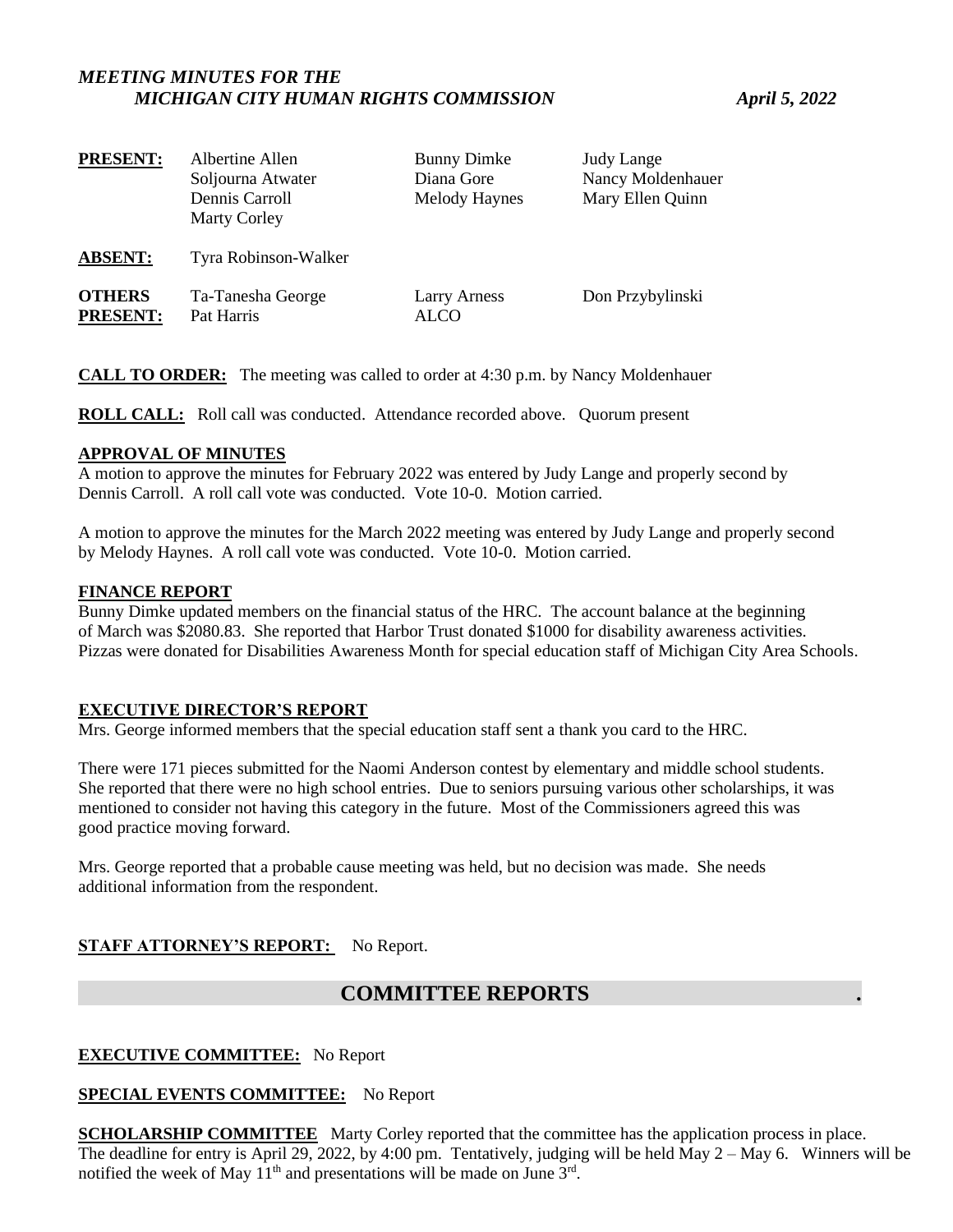# *MEETING MINUTES FOR THE* April 5, 2022 *MICHIGAN CITY HUMAN RIGHTS COMMISSION Page 2*

# **COMMITTEE REPORT – Continued .**

# **SCHOLARSHIP COMMITTEE – Continued**

Each scholarship is \$1000. The only requirement is that the student live in and attend school in the MCAS district.

#### **FUNDRAISING COMMITTEE**

Judy Lange reported that the total amount raised from the Galveston's giveback has not been finalized.

Mrs. George stated that they are waiting on an update from Leeds Pub House on their fundraising project for the HRC.

**SSAAM** Dennis Carroll announced that the by-laws have been updated and the new officers are as follows:

President Kerry Hogan. Vice President Kenneth Fly Secretary Pastor Kimberly Williams

## **EDUCATION COMMITTEE** No Report

## **GOVERNANCE COMMITTEE:** No Report

**MLK COMMITTEE:** No Report

**LAPORTE COUNTY PFLAG** Nancy Moldenhauer informed members that Pride Fest has been scheduled for Saturday, June 18, 2022, 1:00 p.m. – 9:00 p.m. in Washington Park's Fedders Alley.

**TENANT/LANDLORD** No Report

\*\*\*\*\*\*\*\*\*\*\*\*\*\*\*\*\*\*\*\*\*\*\*\*\*\*\*\*\*\*\*\*\*\*\*\*\*\*\*\*\*\*\*\*\*\*\*\*\*\*\*\*\*\*\*\*\*\*\*\*\*\*\*\*\*\*\*\*\*\*\*\*\*\*\*\*\*\*\*\*\*\*\*\*\*\*\*\*\*\*\*\*

## **OLD BUSINESS**

Nancy Moldenhauer thanked everyone for attending the Naomi Anderson unveiling ceremony. She was pleased by the overwhelming positive response from the community.

## **NEW BUSINESS**

A motion to approve Judy Lange to fill the vacancy on the Executive Committee was entered by Nancy Moldenhauer and second by Dennis Carroll. The roll call vote was as follows:

> Albertine Allen Yes Soljourna Atwater Yes Dennis Carrroll Yes Marty Corley **Yes** Bunny Dimke Yes Diana Gore Yes Melody Haynes **Yes** Judy Lange Yes Nancy Moldenhauer Yes Mary Ellen Quinn Yes

Motion Carried Vote 10-0